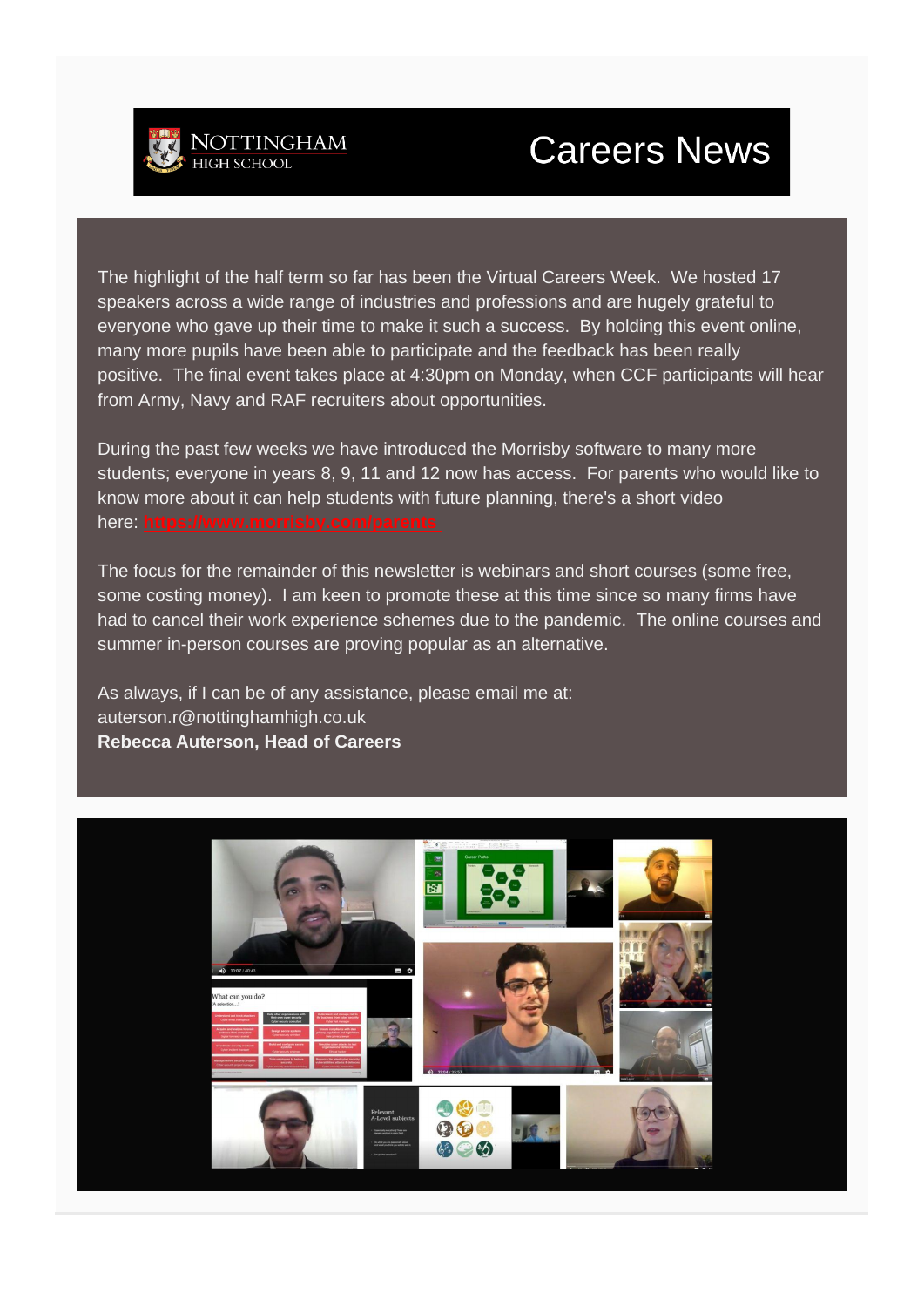### EVENTS for NOTTS HIGH PARENTS

Two firms offering excellent courses for students have offered to speak to Nottingham High School parents/guardians to answer your questions about their products and services. A brief summary of the opportunities is below, along with links to their websites. Join us on 2 Dec and/or 3 Dec (online at 7pm each night) for a short presentation by each firm and the chance to ask further questions.

**7pm Wed 2 Dec:** [SkillsGap](http://www.skillsgap.tech/) - a Nottingham-based firm offering online tech skills courses for young people via a global network of professionals. Nottingham High School pupils who attended their summer course are featured on the website: [www.skillsgap.tech](http://www.skillsgap.tech/)

Please click this link to sign up to their webinar: https://forms.gle/AdYmg8XPga7BoA1r9

**7pm Thurs 3 Dec: Investin Education - offer a wide range of courses from 1 day to 2** weeks in length; priced from £130. Many pupils have found these to be a good way of getting a comprehensive introduction to a particular industry. Our 'partner school' code for 10% booking discount is NOTTSHIGH10, and there is currently a 15% off offer online for next summer's courses.

Experiences include the following subjects and industries:

**Architecture — Art — Computer Science — Dentistry — Engineering — Entrepreneurship — Fashion Design — Filmmaking — International Development — Investment Banking — Journalism — Law — Management Consultancy — Marketing — Medicine — Music — Politics — Psychology — Publishing — Veterinary Science**

### MORE RESOURCES & COURSES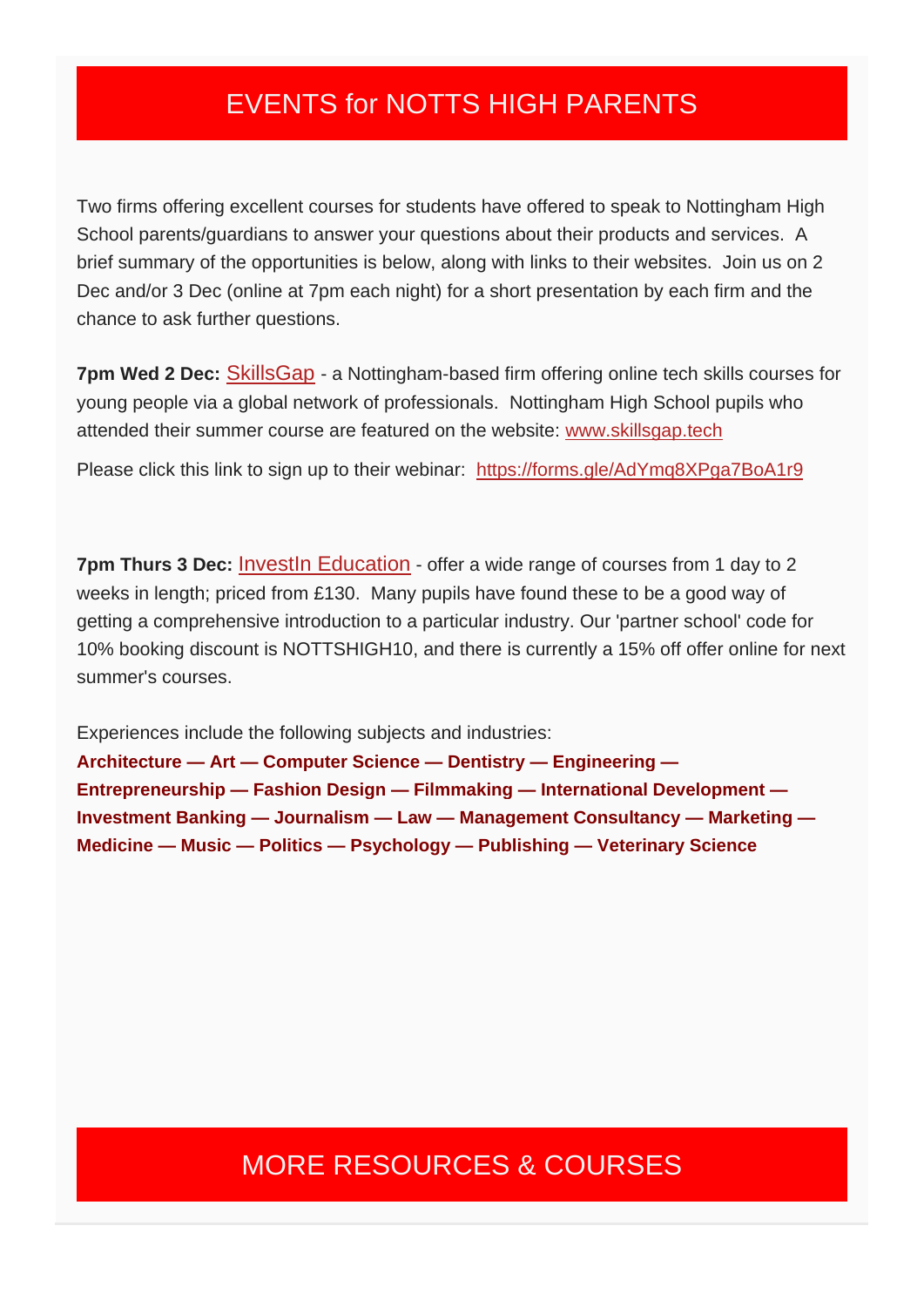ISSET's Mission Discovery Summer School programme is a great opportunity for 14-18year olds to do something extraordinary - work with NASA Astronauts, rocket scientists and NASA personnel for a week!



With help from brilliant Astronauts, NASA role models, Astronaut trainers, NASA personnel, scientists and engineers; students will learn about space and STEM through a variety of exhilarating hands-on activities, based on themes such as:

- NASA leadership and team building
- How space exploration benefits life on Earth
- Experiencing the environment of space
- Looking at different kinds of experiment and what makes them great
- How you succeed in your dreams and ambitions

#### **There is no selection process for Mission Discovery. The programme works off a firstcome, first-serve basis to all UK and International students between the ages of 14-18.**

The cost for the programme is £549. Limited spaces are also available for a residential place, which is advised for those based outside of London. The Residential package is an additional £559; covering accommodation, meals and 24-hour supervision (excludes lunch). The Residential package begins from 15:00 on Sunday 11th July 2021, a day before the programme.

#### Find out more here:

[https://isset.org/mission\\_discovery/upcoming/Kings\\_College2020/index.php](https://isset.org/mission_discovery/upcoming/Kings_College2020/index.php)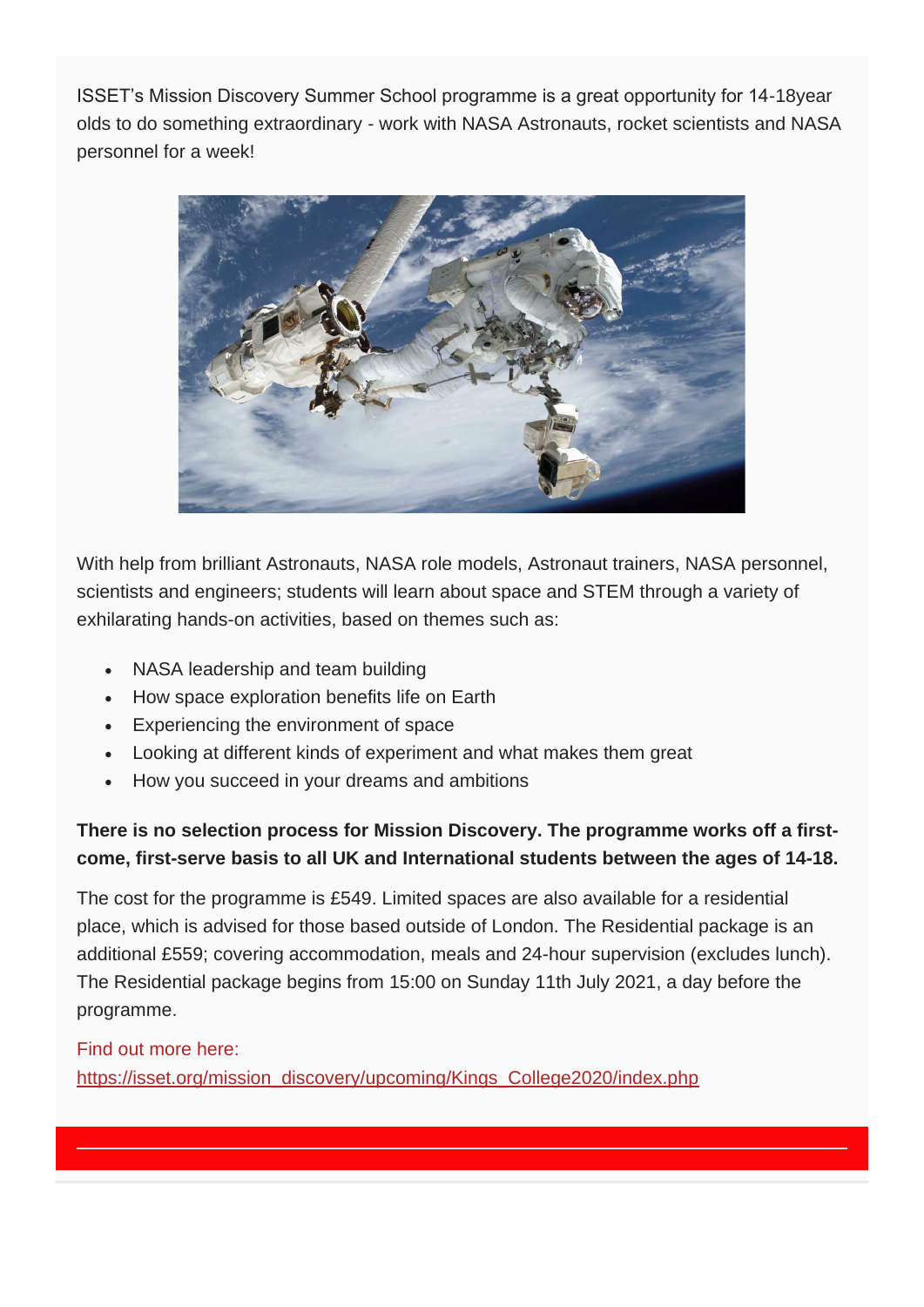### **APPRENTICESHIP & SCHOOL LEAVER SCHEMES**





[www.pathwayctm.com](http://www.pathwayctm.com/) [www.young-professionals.uk](http://www.young-professionals.uk/) [www.ratemyapprenticeship.co.uk](http://www.ratemyapprenticeship.co.uk/)

These organisations offer really good support to students (and parents!), the top two providing excellent opportunities to engage with employers whilst still at school via conferences and webinars. All are worth signing up to, since work experience opportunities, internships etc are then sent direct to your inbox. Anyone in years 11-13 should sign up. Parents/guardians may also wish to sign up for alerts relating to industries in which their children have an interest.

Pathway CTM also offers a number of webinars specifically aimed at parents, so check our their events page here: https://pathwayctm.com/event/ A number of other opportunities directed at parents are also highlighted in this newsletter. Keep on reading!

Follow this link for the latest apprenticeship parents information pack from **Amazing Apprenticeships**: <https://amazingapprenticeships.com/resources/>

**WorldSkills UK Live** (26th – 28th November, virtual event) will allow you to hear from leading employers and apprentices with spotlight talks on careers, apprenticeships and technical education.